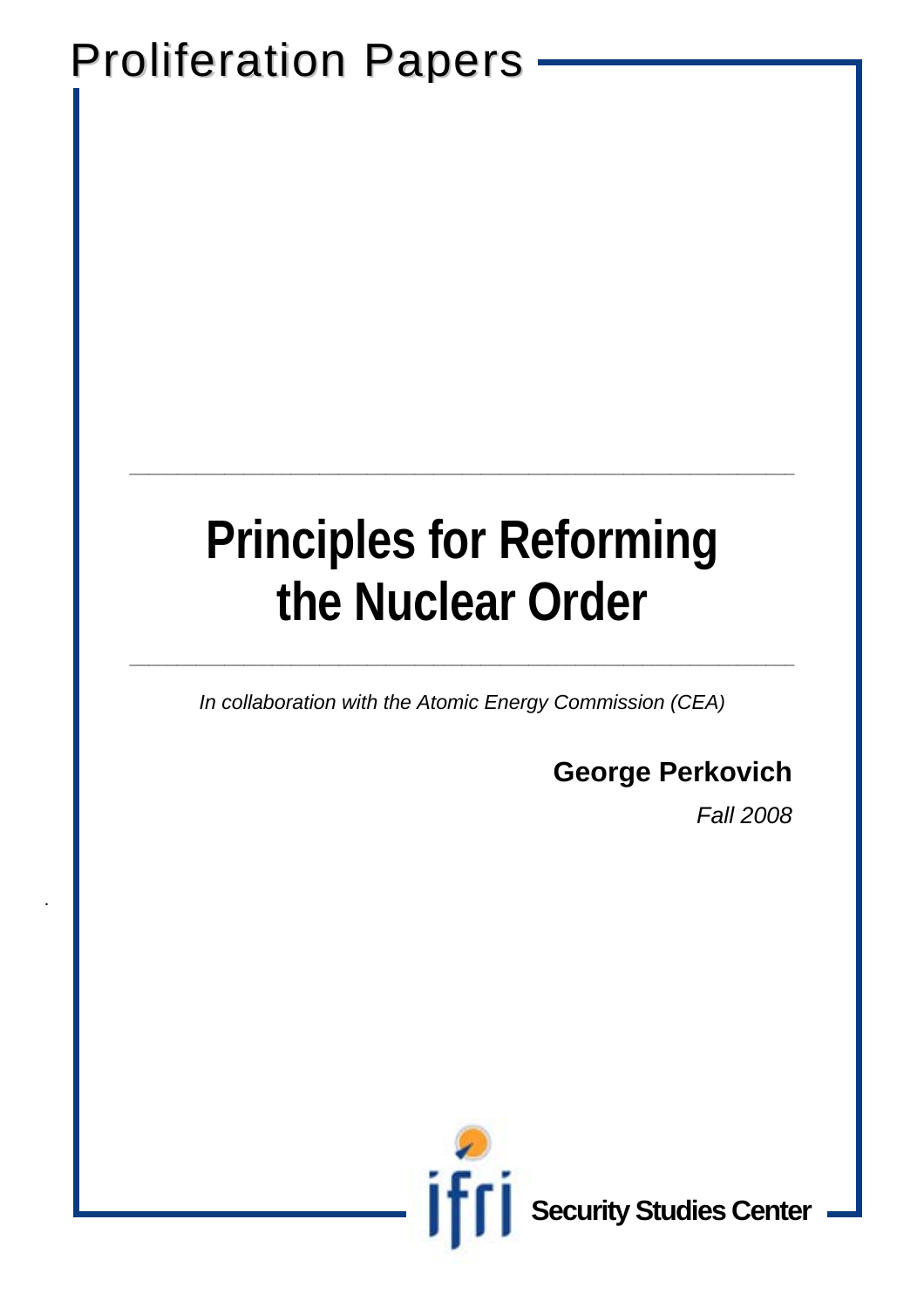The Institut Français des Relations Internationales (Ifri) is a research center and a forum for debate on major international political and economic issues. Headed by Thierry de Montbrial since its founding in 1979, Ifri is a non-governmental, non-profit organization.

As an independent think tank, Ifri sets its own research agenda, publishing its findings regularly for a global audience.

With offices in Paris and Brussels, Ifri stands out as one of the rare French think tanks to have positioned itself at the very heart of European debate.

Using an interdisciplinary approach, Ifri brings together political and economic decision-makers, researchers and internationally renowned experts to animate its debate and research activities.

*The opinions expressed in this text are the responsibility of the author alone.* 

#### ISBN : 978-286592-387-8

© Ifri – 2008 – All rights reserved

Ifri 27 rue de la Procession 75740 Paris Cedex 15 – FRANCE Tel : 33 (0)1 40 61 60 00 Fax : 33 (0)1 40 61 60 00 Email : ifri@ifri.org

Ifri-Bruxelles Rue Marie-Thérèse, 21 1000 – Bruxelles – BELGIQUE Tel : 32 (0)2 238 51 10 Fax : 32 (0)2 238 51 15 Email : info.bruxelles@ifri.org

Website : http://www.ifri.org/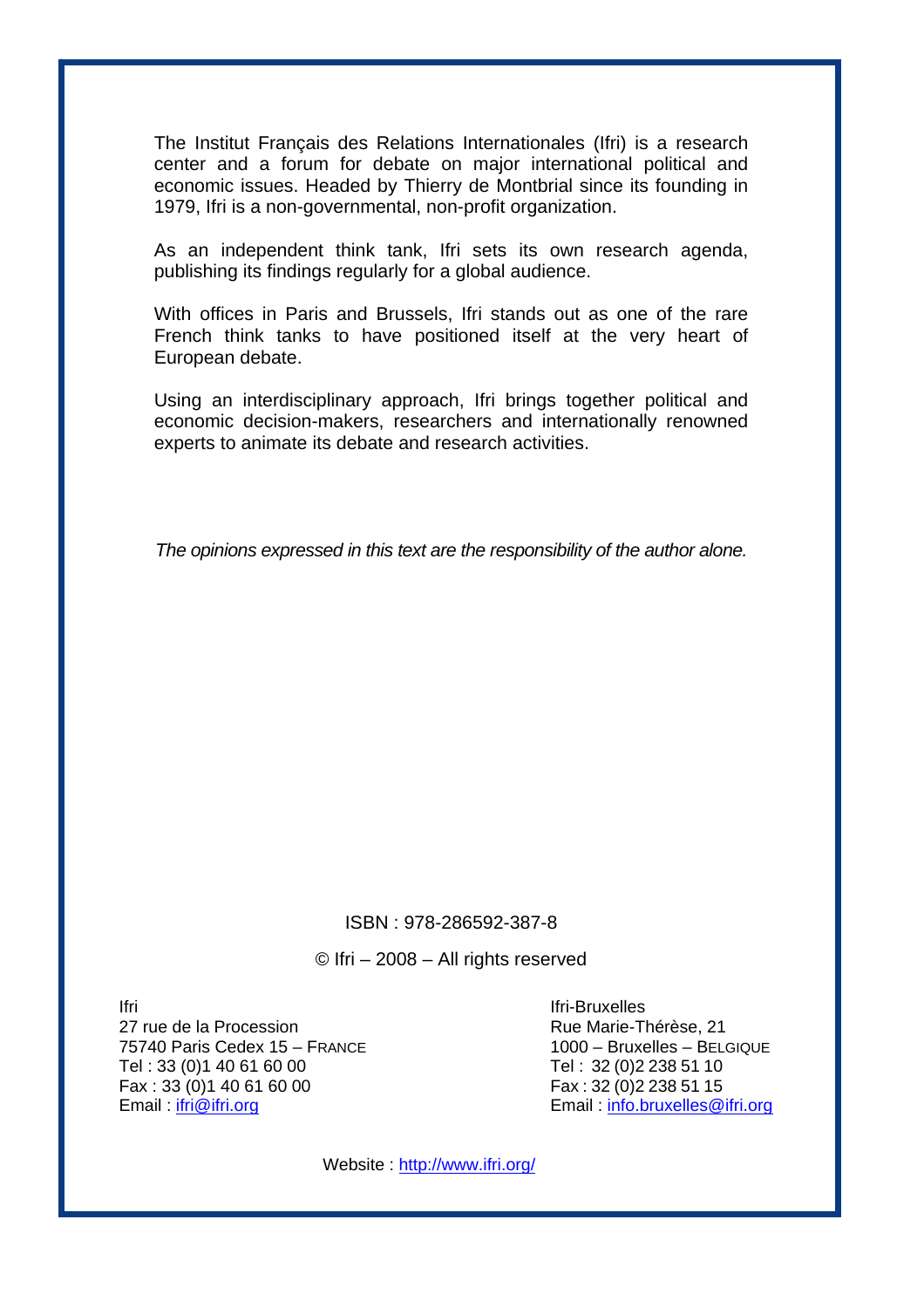*Fall 2008* 

## *Principles for Reforming the Nuclear Order*

*George Perkovich*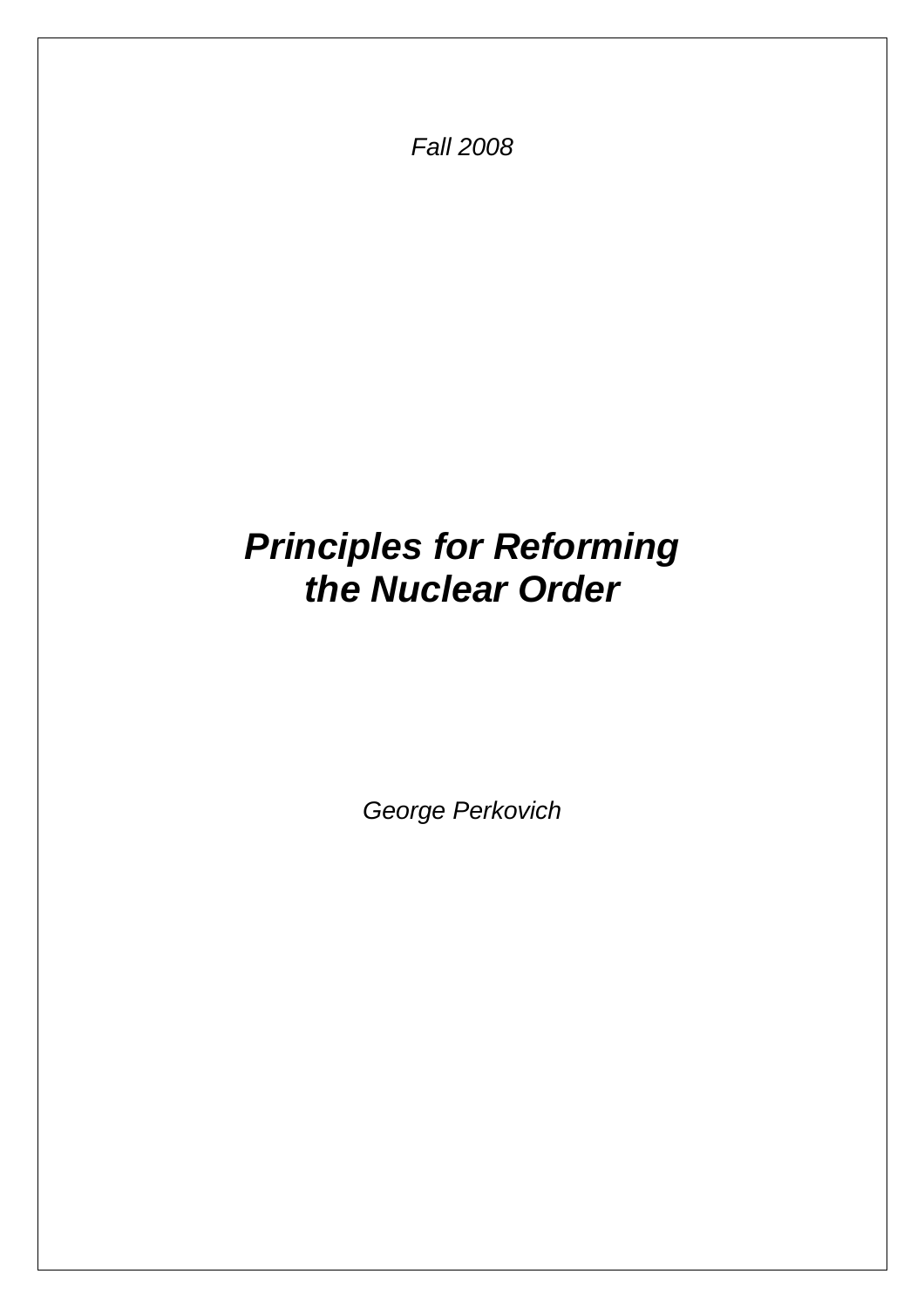### *Proliferation Papers*

Though it has long been a concern for security experts, proliferation has truly become an important political issue over the last decade, marked simultaneously by the nuclearization of South Asia, the weakening of international regimes, and the discovery of fraud and trafficking, the number and gravity of which have surprised observers and analysts alike (Iraq in 1991, Libya until 2004, North Korean and Iranian programs or the A. Q. Khan networks today).

To further the debate on complex issues that involve technical, regional, and strategic aspects, Ifri's Security Studies Center organizes each year, in collaboration with the Atomic Energy Commission (*Commissariat à l'énergie atomique*, CEA), a series of closed seminars dealing with WMD proliferation, disarmament, and nonproliferation. Generally held in English these seminars take the form of a presentation by an international expert.

*Proliferation Papers* is a collection, in the original version, of selected texts from these presentations. An anonymous peer-review procedure ensures the high academic quality of the contributions. Each issue is published on the Ifri website. Download notifications are sent to an audience of several hundred international subscribers upon publication.

#### *Editorial board*

Editor : Etienne de Durand Deputy Editors : Christopher Chivvis, Corentin Brustlein Principal Scientific Advisor : Jean Klein Layout Assistant : Louise Romet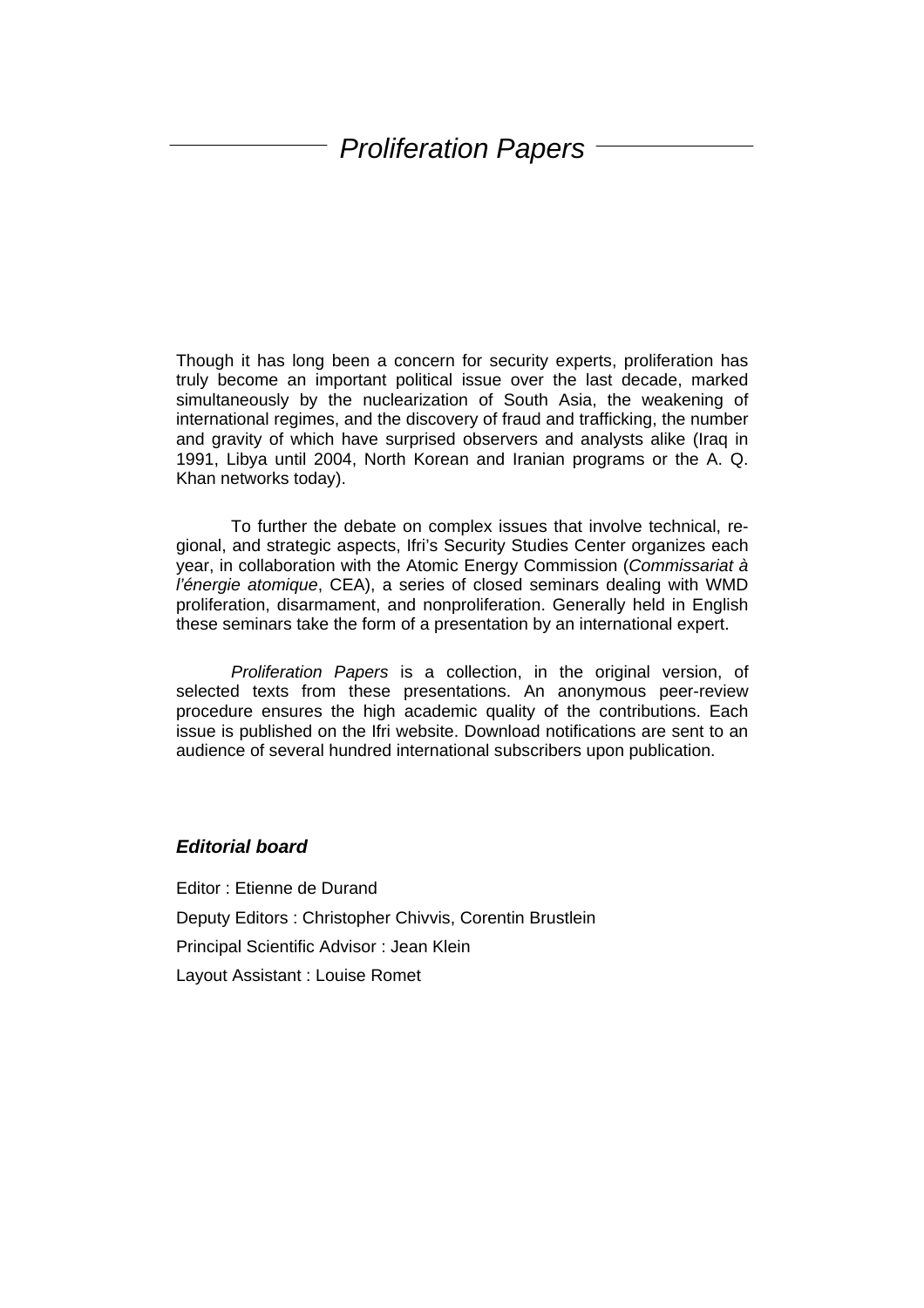George Perkovich is vice president for Studies and director of the Nonproliferation Program at the Carnegie Endowment for International Peace. A prolific writer, Perkovich's work has appeared in a range of publications, including *Foreign Affairs*, *Atlantic Monthly*, *Weekly Standard*, *Wall Street Journal*, *the Washington Post*, and *the New York Times*. Most recently, he co-authored with James Acton an *Adelphi Paper* entitled "Abolishing Nuclear Weapons" (issue 396, 2008). He also wrote *India's Nuclear Bomb*, which *Foreign Affairs* called "an extraordinary and perhaps definitive account of 50 years of Indian nuclear policymaking" and the *Washington Times* called an "important…encyclopedic…antidote to many of the illusions of our age". The book received the Herbert Feis Award from the American Historical Association and the A.K. Coomaraswamy Prize from the Association for Asian Studies. Perkovich serves on Advisory Board of the International Commission on Nuclear Non-proliferation and Disarmament.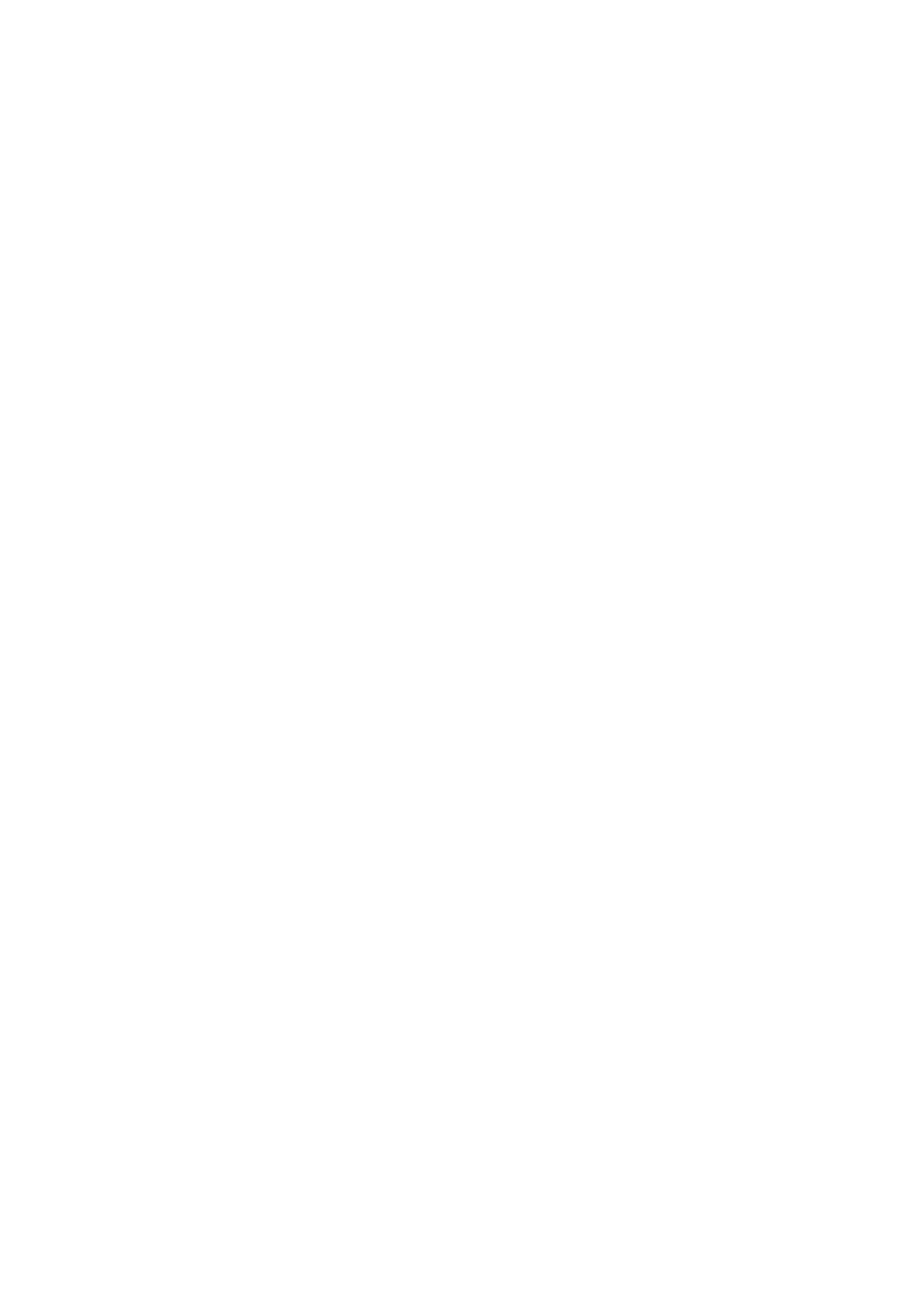### **Contents**

| Geopolitical Change and Nuclear Order _________________       | 11 |
|---------------------------------------------------------------|----|
|                                                               | 17 |
|                                                               | 17 |
| The Dialectic of Immediate Goals and Ultimate Objective __ 19 |    |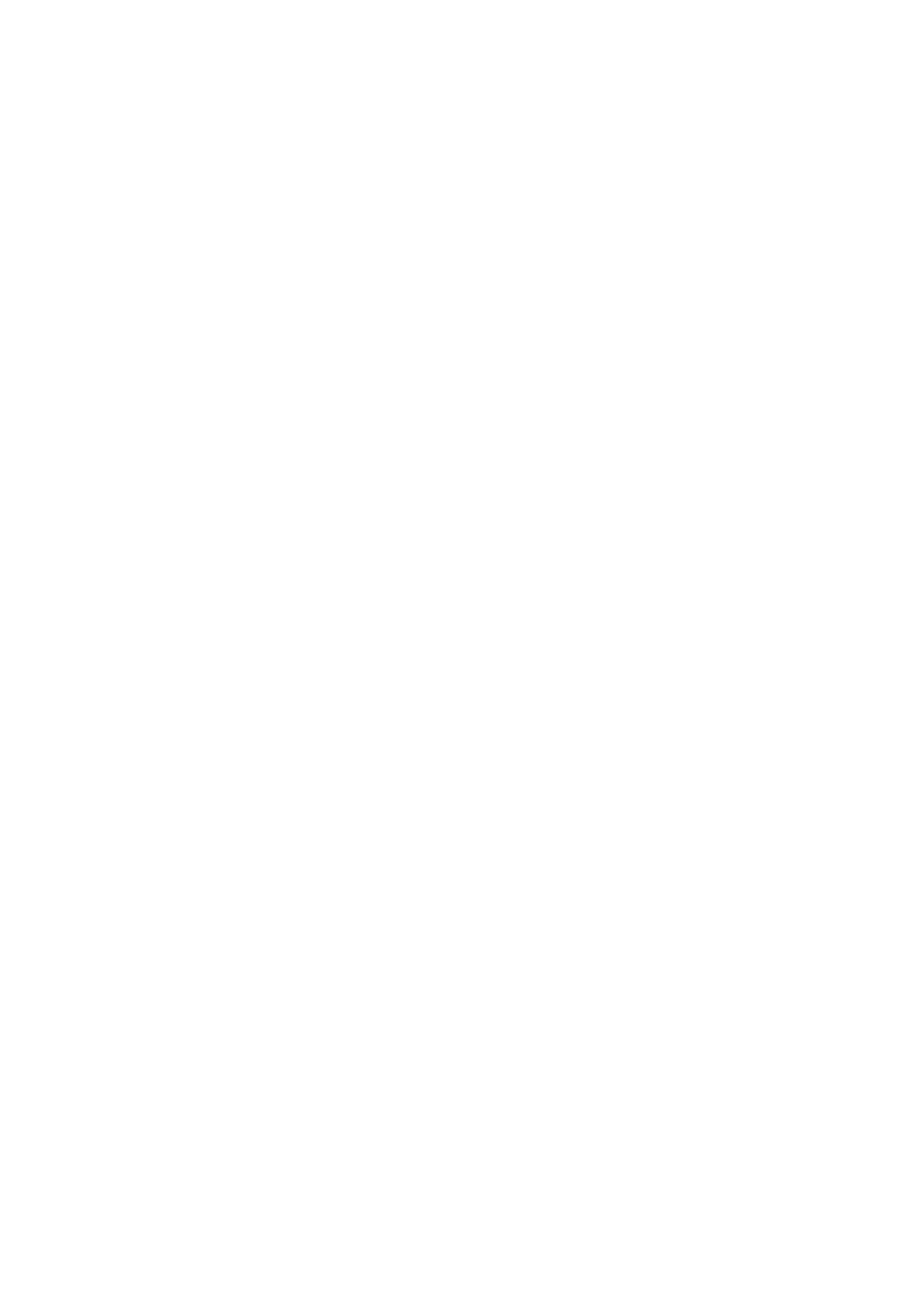### **Introduction**

The creation of a rules-based regime for managing nuclear technology and preventing its proliferation for weapons purpose is a historically and preventing its proliferation for weapons purpose is a historically remarkable achievement. Its foundation is the International Atomic Energy Agency (IAEA) safeguards system established in the late 1950s, which reflected the recognition that nuclear material and technology needed to be closely monitored with common standards if the benefits of atomic energy were to be widely and safely shared. The cornerstone of this regime is the 1968 Nuclear Nonproliferation Treaty (NPT), which recognized that preventing the spread of nuclear weapons required the provision of major incentives to states that might otherwise seek these weapons. These incentives were security – agreement by "your" neighbors not to acquire nuclear weapons, and by the established nuclear-weapon states to protect you – technological cooperation, and the promise of a more equitable nuclear future when no one possesses nuclear weapons.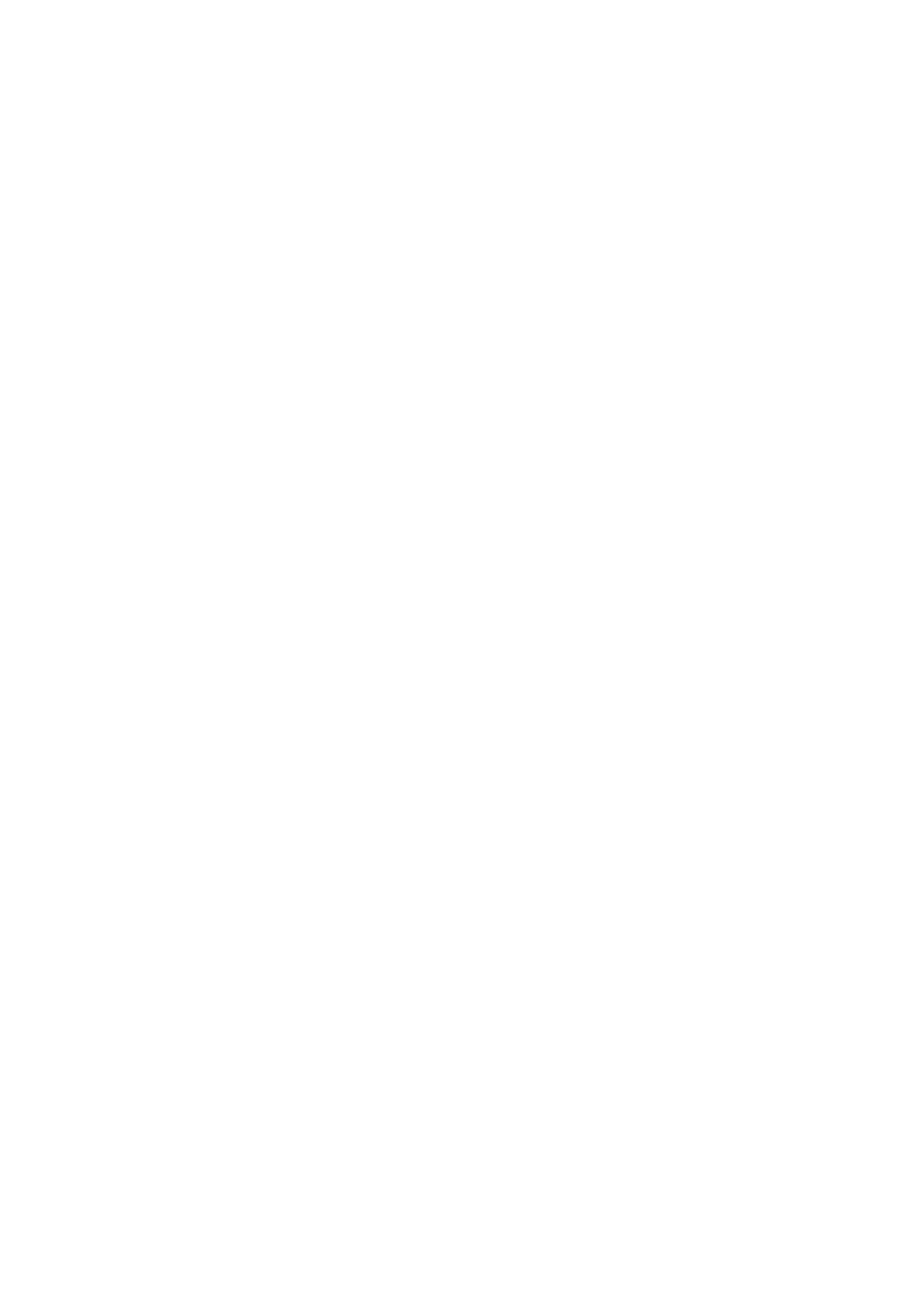### **A Weakening Order Under a Growing Pressure**

The United States and the Soviet Union led the creation of what might be The United States and the Soviet Union led the creation of what might be called the first nuclear order as they learned from crises and the nuclear arms race that stability required negotiations of treaties and other rules that channel the development of civilian and military capabilities in predictable ways. Today, fractures can be seen in this order inherited from the Cold War. These fractures result primarily from three points of pressure.

#### *Three Sources of Stress*

The first is the potential expansion of nuclear industry around the world as demand for electricity grows and the need to abate growth in carbon emissions raises the real costs of fossil fuels. An increasing number of countries express interest in starting or widening programs to produce nuclear energy. Much of this declared interest will not materialize into actual power plants. Many aspirants to a nuclear energy industry will not have social and physical infrastructures that current nuclear technology suppliers will find suitable. Still, a growing number of plants will be built in Asia, Europe and North America, and perhaps in the Middle East and South Africa. Anticipating a market for enriched fuel, either internally or for export, some states such as Iran, Brazil, Canada, and South Africa have developed or seek to develop programs to enrich uranium. Others such as South Korea will explore options for reprocessing spent fuel in ways that could enable them to separate plutonium. The spread of fuel-cycle capabilities to non-nuclear-weapon states elicits concerns that these states could overtly or covertly move to produce nuclear weapons. Once a state is capable of enriching uranium or separating plutonium from spent reactor fuel, it has achieved the most difficult prerequisites to the production of nuclear weapons. Even reactor programs alone enhance a state's cadre of trained nuclear professionals, who could some day lead an effort to develop nuclear weapon options.

Recognizing these realities should not lead one to malign the intentions or the aspirations of developing countries. The point is simply that the system ensuring the peaceful use of nuclear energy will come under greater stress as the number of actors and facilities increases.

The expansion of the nuclear industry and the spread of fuel-cycle capabilities exacerbate the second source of pressure on the nuclear order – direct proliferation threats. North Korea and Iran bring these threats to light, but Syria's undeclared nuclear activities, revealed after the Israeli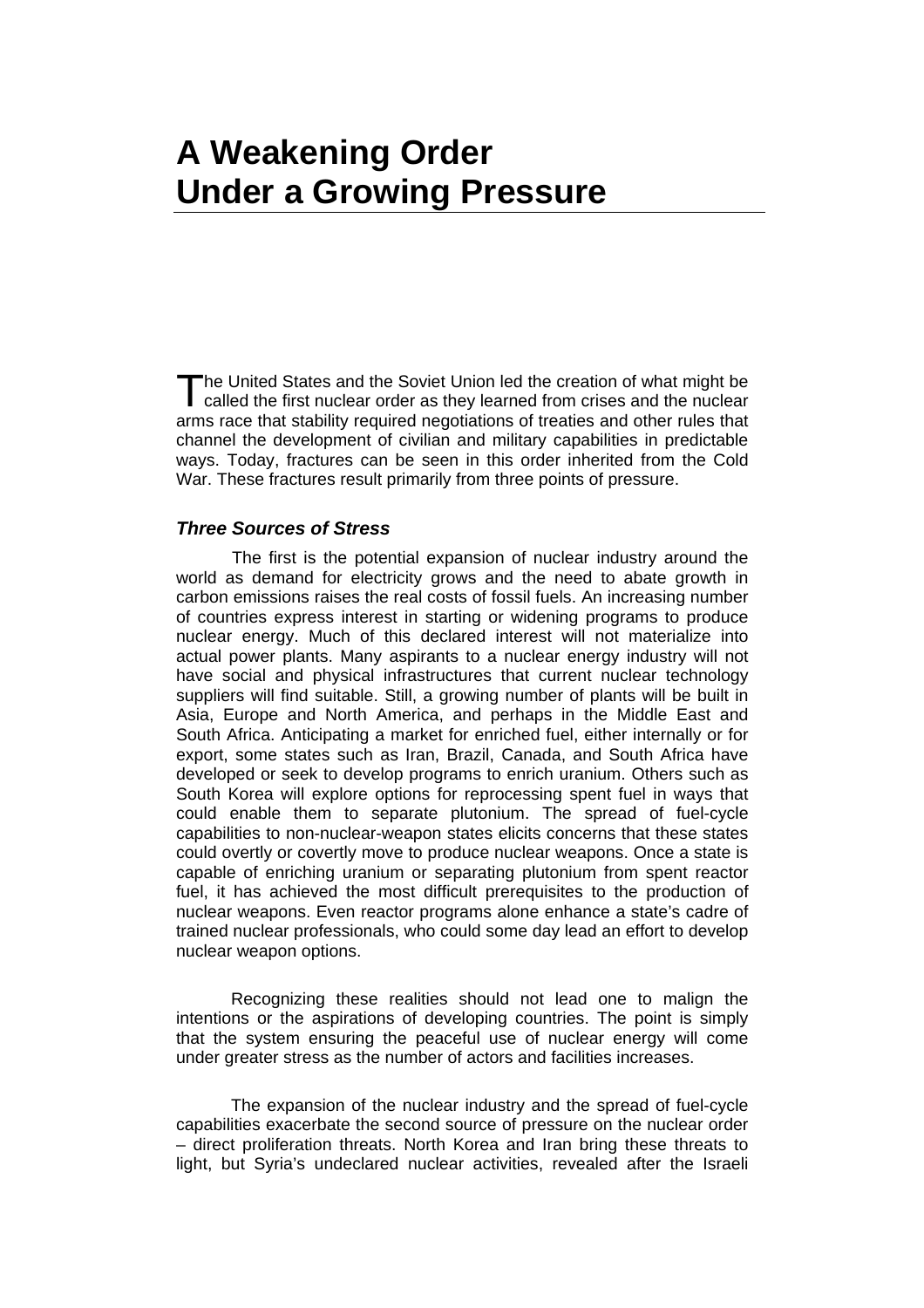airstrike of September 2007, and the likely continued existence of proliferation networks, point to broader risks. Confidence needs to be strengthened that actors who violate their obligations not to seek or proliferate nuclear weapons will be caught and faced with consequences grave enough that they will abandon their nuclear weapon ambitions and capabilities. In other words, much more certain and robust enforcement is needed to deter violations or bring violators back into compliance with their commitments to conduct all nuclear activities solely for peaceful purposes. Iran presents the most dramatic current example of weaknesses in the enforcement system.

The failure of the nine nuclear-armed states to take steps convincing the rest of the world they will eliminate their nuclear arsenals represents the third major stress on the nuclear order. The five nuclearweapon states under the NPT are obligated under Article VI of the treaty to "pursue negotiations in good faith" related to "cessation of the nuclear arms race at an early date and to nuclear disarmament". Some officials and experts in the U.S. and France question the precise nature of this obligation, suggesting the NPT contains no legal commitment to eliminate nuclear arsenals.<sup>1</sup> In the run up to the 2005 NPT Review Conference, U.S. and French officials essentially disavowed disarmament pledges made in the 2000 Review Conference.<sup>2</sup> But legal hairsplitting over the exact meaning and requirements of the NPT's Article VI is politically beside the point. International treaties such as NPT, and, more broadly, functional regimes to order international affairs, must evolve organically with history. This is one reason why the NPT included a mechanism to review and decide upon its future twenty-five years after its entry into force, and why nuclear states, at that fateful review conference in 1995, reiterated their obligation to pursue nuclear disarmament. Any contrary statement would quite certainly have led to the breaking off or the shortening of the life-span of the treaty. At the 2000 NPT review conference, states agreed on "13 Steps" to serve as benchmarks for measuring fulfillment of their "unequivocal undertaking […] to accomplish the total elimination of their nuclear arsenals" At best, four of these 13 steps have been largely implemented. The most important steps in the eyes of most of the world have not been taken : entry into force of the Comprehensive Test Ban Treaty (CTBT), conclusion of a verifiable fissile material cutoff treaty, application of the principle of irreversibility to all nuclear arms control, and the conclusion of START III negotiations.

Bans on nuclear weapon testing and fissile material production hold special prominence in part because they represent the least debatable, most concrete and readily doable element of Article VI : "the cessation of the nuclear arms race". A ban on explosive testing may not lead to the elimination of all nuclear arsenals, but it would over time seriously impede

<sup>&</sup>lt;sup>1</sup> Christopher A. Ford, "Debating Disarmament : Interpreting Article VI of the Treaty on the Non-Proliferation of Nuclear Weapons", *The Nonproliferation Review*, November 2007, Volume 14, n° 3.

<sup>&</sup>lt;sup>2</sup> Rebecca Johnson, "Is the NPT Up to the Challenge of Proliferation?" *Disarmament Forum*, n° 4, 2004.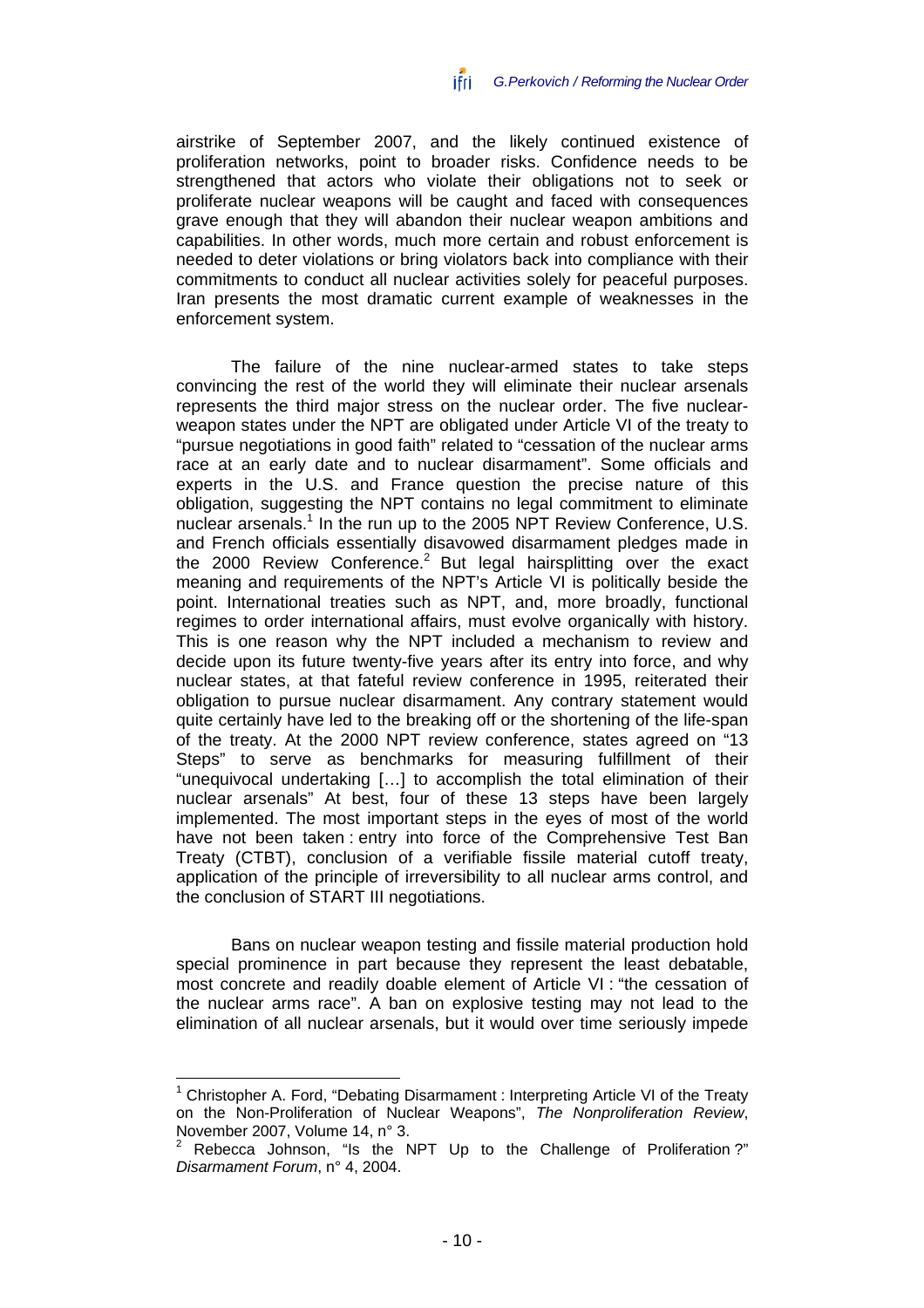the development and deployment of new types of nuclear weapons. This would reduce the temptation of national security establishments to think of new ways for nuclear weapons to solve new problems and could encourage a devaluation of nuclear weaponry. Ending production of fissile materials for nuclear weapons would quantitatively cap the potential for arms racing. Both measures – bans on testing and fissile material production – would impede proliferation, too. Yet, neither is close to being legally implemented. The CTBT was agreed in 1996 and signed by all the NPT nuclear-weapon states and Israel. These states plus India and Pakistan have politically committed not to test. However, the U.S., China, Egypt and others have not ratified the CTBT, while India and Pakistan have not signed it. Thus a legally binding global ban on nuclear testing is not in place. Regarding fissile material production, negotiations on a ban have been blocked for more than a decade in the Conference on Disarmament. China is particularly reluctant to formally cap its production because it worries that the U.S. could exploit ballistic missile defenses, advanced conventional weaponry, and other new technologies to negate China's small nuclear retaliatory force. China feels it might need to produce more nuclear weapons to overwhelm potential U.S. defensive and pre-emptive strike capabilities. Pakistan, too, has blocked negotiations of a fissile material production ban.

The reluctance of the U.S., China, India and Pakistan to ban testing and further fissile material production particularly rankle non-nuclearweapon states. (France, the United Kingdom and Russia have fulfilled expectations in these two areas.) If the current possessors of nuclear weapons cannot say, in effect, "we have enough, and we do not intend to invent and test new ones", the rest of the world feels that the core bargain of the nonproliferation regime is not being implemented. Both measures would limit military nuclear capabilities; they are also seen to express intentions to reduce the role of nuclear weapons in international politics and to take nuclear disarmament seriously. If the abolition of nuclear weapons would take many steps and much time, ending testing and fissile material production are early steps in that direction. If the nuclear-armed states will not agree to them, they seem to be reneging on the core principles of the nuclear order.

#### *Geopolitical Change and Nuclear Order*

It seems at least highly plausible that the collapse of the bipolar geostrategic system is a major underlying cause of the fractures in the nuclear order. The U.S. and the Soviet Union led the creation of that order because they agreed that they did not want other states to acquire nuclear weapons and challenge their dominance. The balance of power between the two giants also increased stability by giving third-country regimes a protective patron to turn to if Moscow or Washington threatened them. The temptation to acquire nuclear weapons to fend off one superpower's pressure for regime change was reduced because a threatened government could turn to the other superpower for protection. The post-NPT nuclear order also helped the U.S. and the U.S.S.R. impose discipline globally, although they were neither omnipotent nor infallible.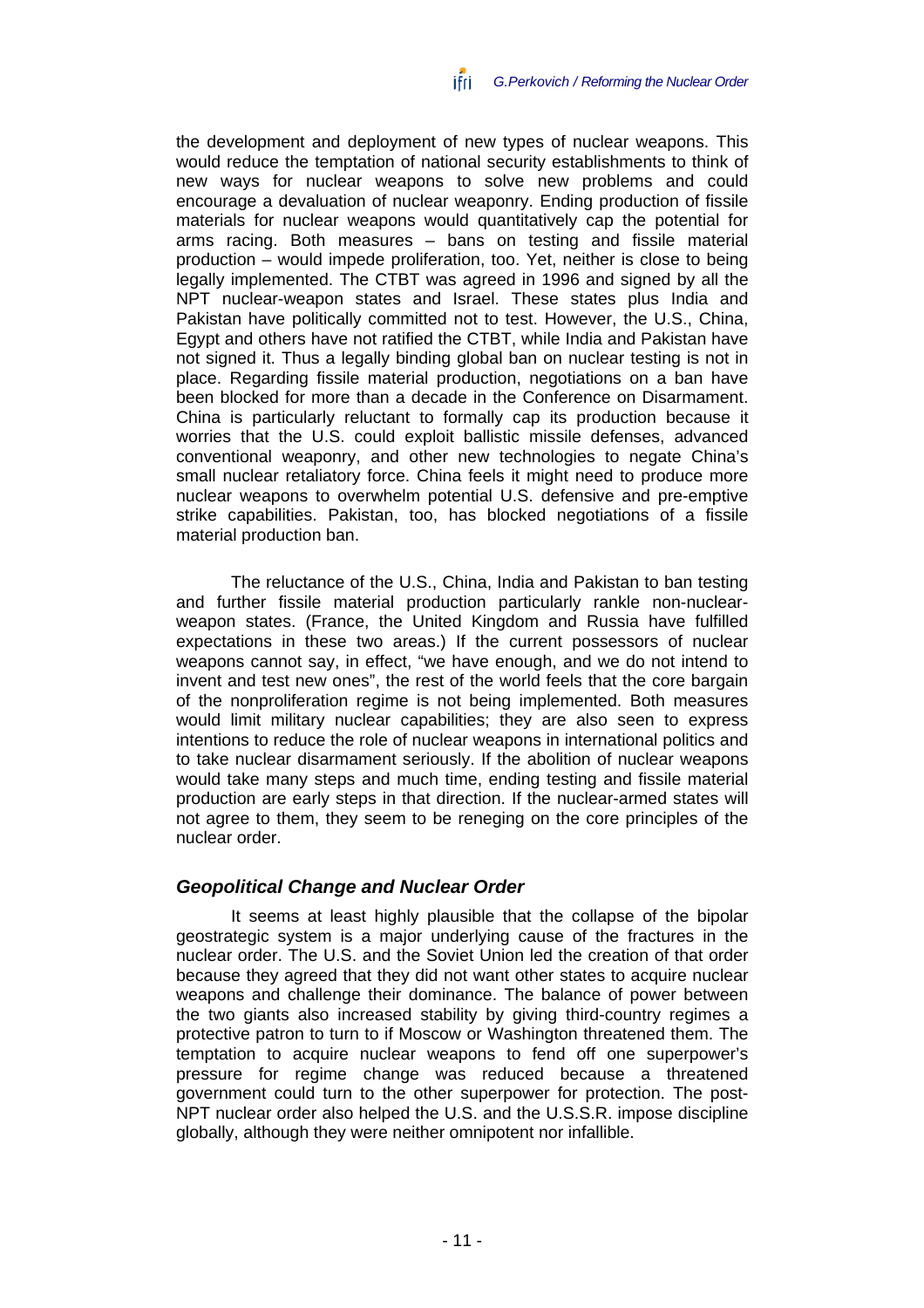There were indeed exceptions. South Africa secretly built six nuclear weapons before dismantling them (also secretly) in the early 1990s and joining the NPT. But its apartheid government was largely estranged from the U.S. and therefore outside its influence, and South Africa's ideological and strategic antipathy towards the Soviet Union was an incentive for the apartheid regime to seek nuclear weapons.<sup>3</sup>

India and Pakistan refused to join the NPT and in the 1970s and 80s moved to build nuclear weapons. India did so in part to assert its autonomy from *both* superpowers, and to contest China, which both superpowers were also inclined to do. In any case, India was too big to stop and the two superpowers were unprepared to meet its demands for global nuclear disarmament. Pakistan was a U.S. partner and Washington placed a higher priority on cooperating with it to drive the Soviet Union out of Afghanistan than on preventing Pakistan from getting the bomb. Still, within the Soviet bloc, nonproliferation discipline held, and the U.S. used its power to stop nascent nuclear weapon activities in Taiwan, South Korea and perhaps other cases.<sup>4</sup>

With the dissolution of the Soviet Union, the U.S. remained the only state capable of projecting military power globally. The United States' unique and highly effective conventional military capabilities, particularly high-accuracy deep-strike systems, made all governments potentially defenseless. U.S. economic and soft power resources added to the sense in the 1990s that it was the hegemonic leader of the emerging global system. This made other major powers uncomfortable as expressed by then French Foreign Minister Hubert Védrine's designation of the U.S. as the "hyperpower" in need of some balancing, for its own good and that of the world.<sup>5</sup>

This discomfort grew throughout the late 1990s and intensified with the U.S-led invasion of Iraq, the withdrawal from the Anti-Ballistic Missile Treaty (ABM Treaty), and the (mistaken) perception that the U.S. were increasing reliance on nuclear weapons while advancing discriminatory proposals to block the spread of nuclear technology to other states. In fact,

 3 Mitchell Reiss, *Bridled Ambition : Why Countries Constrain their Nuclear Capabilities,* Baltimore, MD : Johns Hopkins University Press, 1995, p. 9 ; David Fischer, "South Africa" in Mitchell Reiss and Robert S. Litwak (eds.), *Nuclear Proliferation after the Cold War*, Baltimore, MD : Johns Hopkins University Press, 1994, p. 213. <sup>4</sup>

<sup>&</sup>lt;sup>4</sup> Mitchell Reiss and Robert S. Litwak, "Introduction" in Mitchell Reiss and Robert S. Litwak (eds.), *Nuclear Proliferation after the Cold War*, Baltimore, MD : Johns Hopkins University Press, 1994, p. 4. For an examination of the South Korean case, see Mitchell Reiss, *Without the Bomb : The Politics of Nuclear Nonproliferation*, New York, Columbia University Press, 1998, pp. 78-108. For an examination of the Taiwanese case, see Joseph Yager, "Taiwan" in Joseph Yager (ed.), *Nonproliferation and U.S. Foreign Policy*, Washington DC, Brookings, 1980, pp. 66-81.<br><sup>5</sup>. Minietre

Ministre des affaires étrangères, *Déclaration et point de presse de M. Hubert Védrine sur les relations internationales entre la France, l'Europe et les Amériques*, Paris 1<sup>er</sup> février 1999.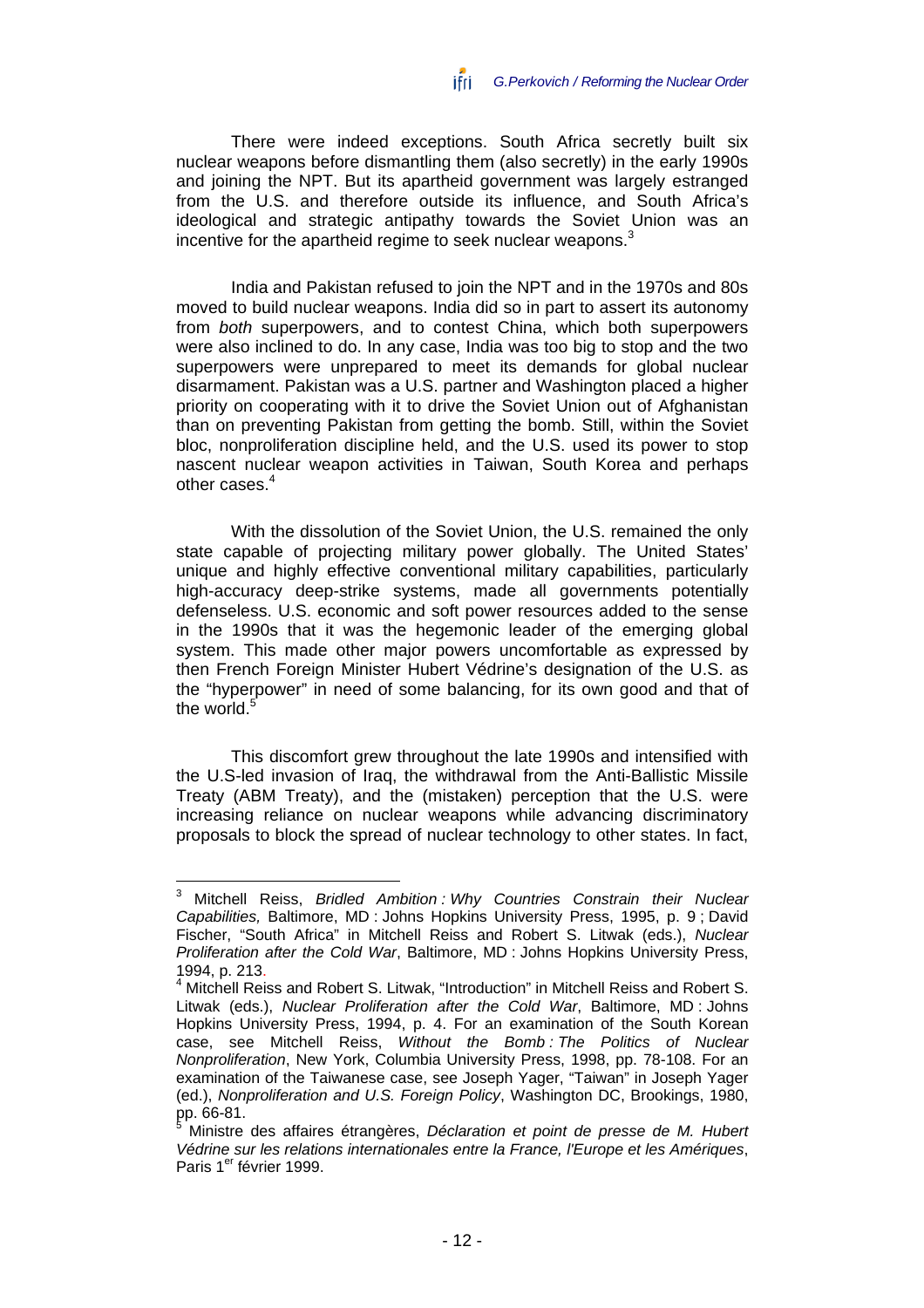whereas U.S. administrations previously thought of the deterrent "triad" as air, land and sea-based nuclear weapons, the 2001 Nuclear Posture Review reduced the role of nuclear weapons in the overall deterrent arsenal of the U.S. by conceptualizing a "new deterrent triad" in which nuclear weapons were only one leg, and conventional capabilities and nuclear infrastructure were the other two legs of the triad. This too-cleverby-half formulation obscured the important reality that U.S. defense officials reduced the roles and missions of nuclear weapons by substituting conventional capabilities for them.<sup>6</sup> Russia and China led arguments that unipolarity was dangerous and multipolarity would be better. Some European leaders such as Dominique de Villepin and Jacques Chirac supported this view, as did some in India. Iranians, South Africans, Brazilians and others in large developing countries also began to coalesce in soft-balancing against U.S. hegemony.<sup>7</sup>

Technological developments increase the political drive to create a more multipolar balance of international power. Mastery of the process of uranium enrichment was once thought too difficult for developing countries to achieve. Indeed, Iraq and Libya heavily invested in seeking this capability and fell short of success, while Iran has been working at it for twenty years with only recent breakthroughs. Yet know-how and technology are spreading. Brazil now has an enrichment program that appears effective and South Africa is likely to follow. South Korea seeks to develop pyroprocessing techniques that could give to it the capacity to separate plutonium. As nuclear industry expands and technologies are developed to enrich uranium more economically, more states are likely to seek and acquire this capacity.

Mastery of all aspects of nuclear industry would serve the political and strategic ambitions of major regional powers, whether fuel-cycle capabilities make economic sense or not. Iran may be a model. Its enrichment program now makes the world, its neighbors and its own citizenry view it as a rising power. Iran would not need to produce nuclear weapons to convince its neighbors (and others) that it has at the least a latent nuclear deterrent, and increased political bargaining power. In that sense, centrifuges may serve part of the symbolic and strategic function of nuclear weapons, but with less risk. Others such as Brazil and South Africa, which aspire to permanent seats on the UN Security Council and recognition as important poles of power in the international system, may see enrichment programs as useful to this end. If they do, it is not clear how their neighbors and other aspiring powers, say in Southeast Asia and the Middle East, will react.

<sup>6</sup> See Lewis A. Dunn, et al, "Foreign Perspectives on U.S. Nuclear Policy and Posture", *Defense Threat Reduction Agency*, December 2006. 7

On "soft balancing", see those articles from *International Security*, vol. 30, n° 1, Summer 2005: Robert A. Pape, "Soft Balancing against the United States"; T.V. Paul, "Soft balancing in the Age of U.S. Primacy" and Stephen G. Brooks, William C. Wohlforth, "Hard Times for Soft Balancing".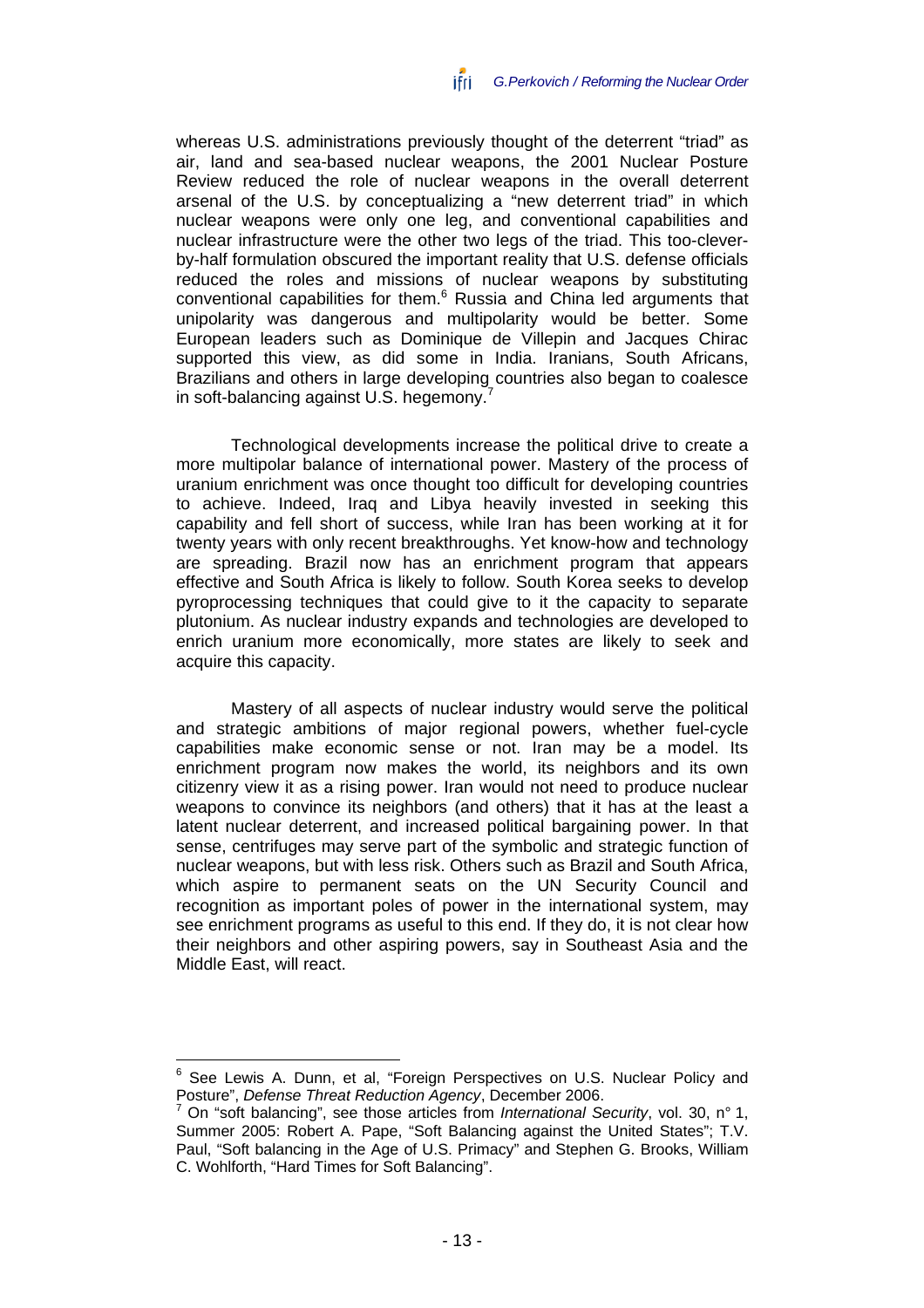There are ideas on how to reduce the risks of proliferation in this environment, but they are resisted, primarily by the same states that generally seek a more multipolar order in which they retain the "right" to acquire full-spectrum peaceful nuclear programs. The international safeguards system which is intended to detect and therefore deter military applications of nuclear material and technology has not been strengthened enough to keep pace with those new developments. In 1997, the IAEA adopted a model Additional Protocol that, where adopted, requires states to disclose much more information about their nuclear activities, and provides for short-notice inspections and new monitoring techniques that could enhance the IAEA's capacity to detect violations. Yet, fewer than 90 states have implemented this protocol, and those that have not include Algeria, Belarus, Egypt, Iran, Malaysia, Mexico, Morocco, Syria, the United States, Venezuela, and Vietnam. Moreover, safeguards are only a part of the system to monitor nuclear programs and to detect and deter proliferation.

Similarly, France and Germany have put forward proposals to make it more difficult for states to withdraw from the NPT, or at least to clarify the procedures for doing so and the penalties for withdrawing after having been found in non-compliance with safeguards requirements<sup>8</sup>. But key nonnuclear-weapon states have resisted those proposals while China and Russia have not put their weight behind them. This increases risks of hedging on nonproliferation commitments and weakens confidence in the overall nuclear order.

Thus. the original nuclear order is weakening rather than strengthening, and efforts to reverse that trend and establish a reformed order that will reduce risks of proliferation in 21<sup>st</sup> century conditions are foundering. The U.S. have enough power to motivate others to seek to balance it, but not enough to solve global problems and ensure a global order on its own. Meanwhile, no other power or coalition of states has the will or capacity to supplant the U.S. in leading the necessary creative process. The U.S. are unlikely to abandon leadership, but to achieve its interests and also to create global public goods, the United States and its allies need the cooperation of Russia, China and major regional powers.

Indeed, in order to strengthen the nuclear order, the three nucleararmed states that are not party to the NPT – India, Pakistan and Israel – must also be integrated into the broader nonproliferation regime. Among other things, they must accept the same obligations to disarm and control exports of relevant technology, material and know-how as the original five nuclear-weapon-states. No process or forum now exists to include those

<sup>&</sup>lt;sup>8</sup> Federal Republic of Germany, "Strengthening the NPT against withdrawal and non-compliance : Suggestions for the establishment of procedures and mechanisms", *Working paper, Preparatory Committee for the 2005 Review Conference of the Parties to the Treaty on the Non-Proliferation of Nuclear Weapons*, Third Session, New York, 2004. Republic of France, "Strengthening the nuclear nonproliferation regime", *Working paper, Preparatory Committee for the 2005 Review Conference of the Parties to the Treaty on the Non-Proliferation of Nuclear Weapons*, Third Session, New York, 2004.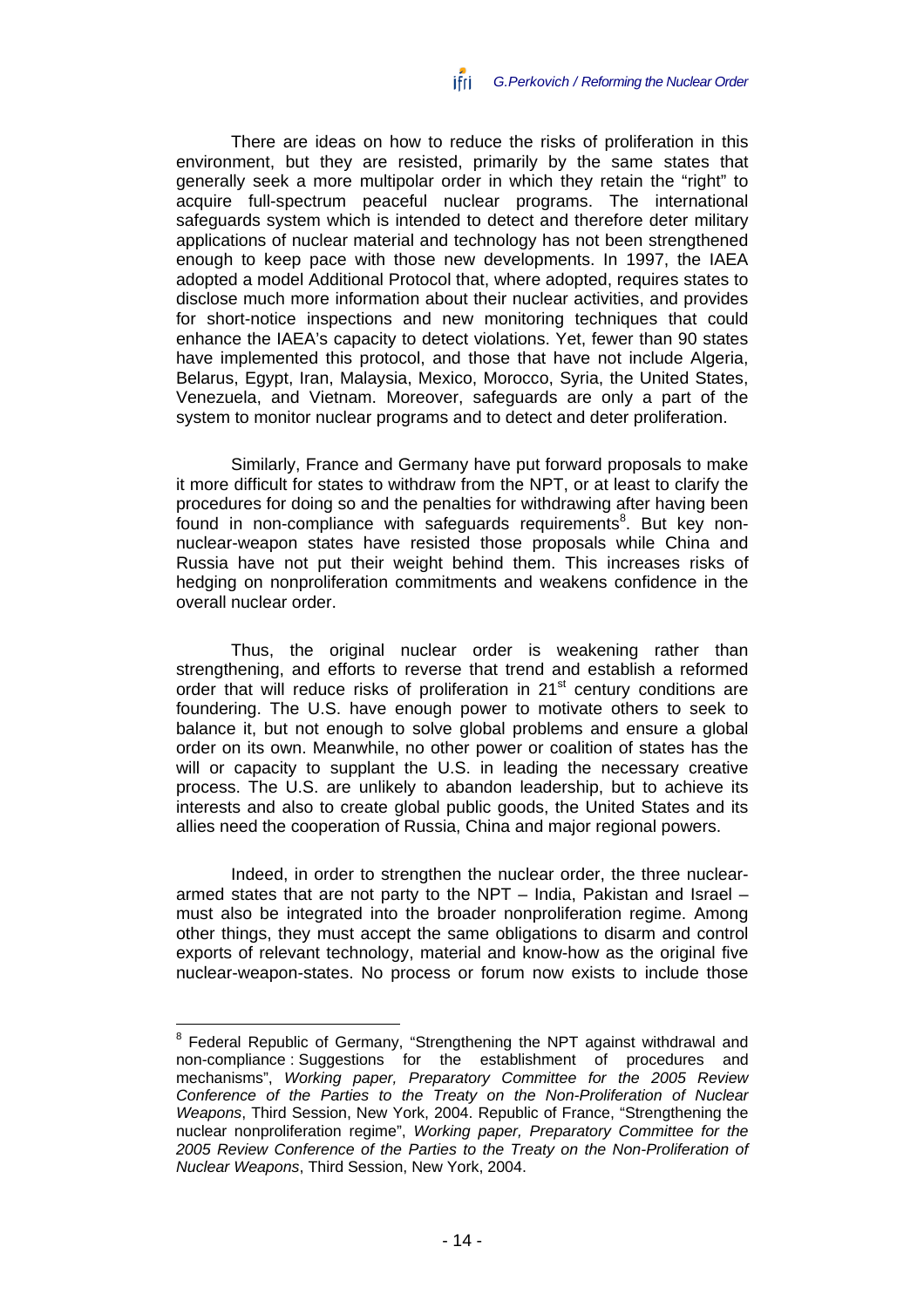three states. The U.S. led an initiative to change existing rules – nationally and within the 45-member Nuclear Suppliers Group – to offer full nuclear cooperation with India in return for Indian adherence to some nonproliferation rules. The "U.S.-India nuclear deal" has many shortcomings that fall beyond the scope of this paper, but one could argue that a major flaw is the omission of Pakistan and Israel from the integration process. Any serious effort to reform the nuclear order – which the India deal is not – would have to establish criteria for bringing Pakistan and Israel into the nonproliferation and disarmament processes.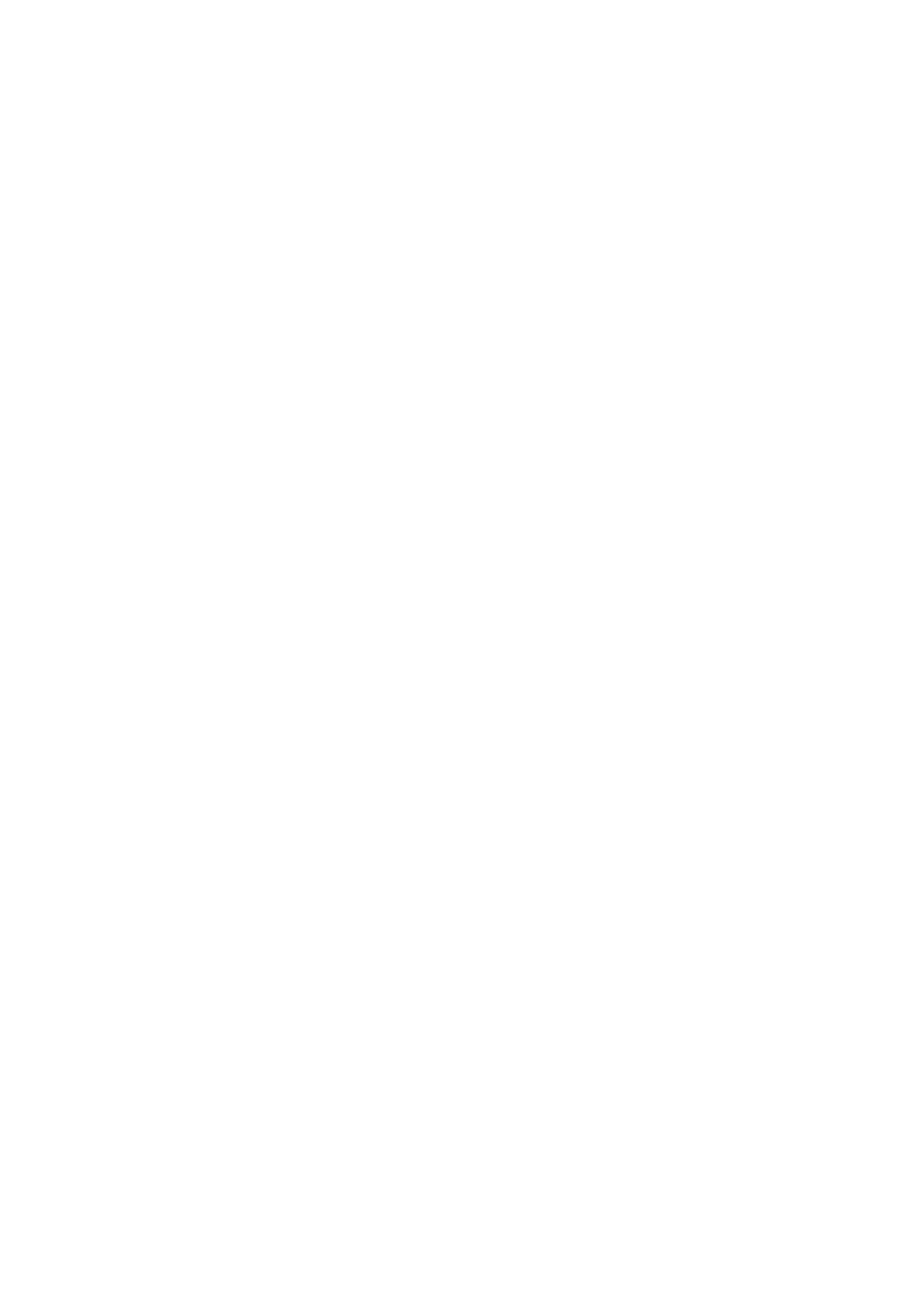### **The Necessity of Equity**

At such a moment, it is necessary to identify basic principles on which the creation of a reformed nuclear order could be built, and without the creation of a reformed nuclear order could be built, and without which such an effort will fail.

#### *A Necessary* **Quid Pro Quo**

 $\overline{a}$ 

The first principle is that strengthening the nuclear order will require bargaining. It cannot be achieved by diktat from the states that possess nuclear weapons. The world has changed in the forty years since the NPT was negotiated. Developing countries such as China, India, Iran, South Africa, Brazil have more economic and political power, and are determined to build a multipolar order. It is increasingly obvious that efforts to manage global trade and climate change cannot succeed without these states' cooperation, and that they are able and determined to press their positions.<sup>9</sup> The nuclear order is no different.

These developing countries (and others less big and powerful) insist on greater equity. They resist the preferences of the post-World War II major powers. The U.S., Europe, Japan, Russia, *et al* cannot impose new rules on them; they must negotiate them. Agreement will not be reached if terms are not basically equitable.

The most obvious measure of equity demanded for the nuclear order is the elimination of nuclear arsenals by all states. This demand was made in the negotiations of the NPT in the 1960s, but the two superpowers were able to deflect it with the vague language of Article VI and the U.S. provision of a nuclear deterrent umbrella to NATO allies, Japan and South Korea.<sup>10</sup> Today, after decades of frustration over the lack of serious effort towards the abolition of nuclear weapons, non-nuclear-weapon states will not accept new rules to limit their nuclear "rights" and to strengthen nonproliferation enforcement if disarmament is not compulsory.

This tension is most clearly expressed in discussions of measures to prevent the spread of fuel-cycle capabilities to non-nuclear-weapon states. Key regional powers – again, Iran, South Africa, Brazil, and Egypt – strongly resist the idea of binding rules or supplier cartels to prevent them

<sup>&</sup>lt;sup>9</sup> See Anthony Faiola and Rama Lakshmi, "Trade Talks Crumble in Feud Over Farm Aid", *The Washington Post*, July 30th, 2008.<br><sup>10</sup> Joachim Krause, "Enlightenment and nuclear order", *International Affairs,* 

Volume 83: Issue 3, 2007, pp. 483-499.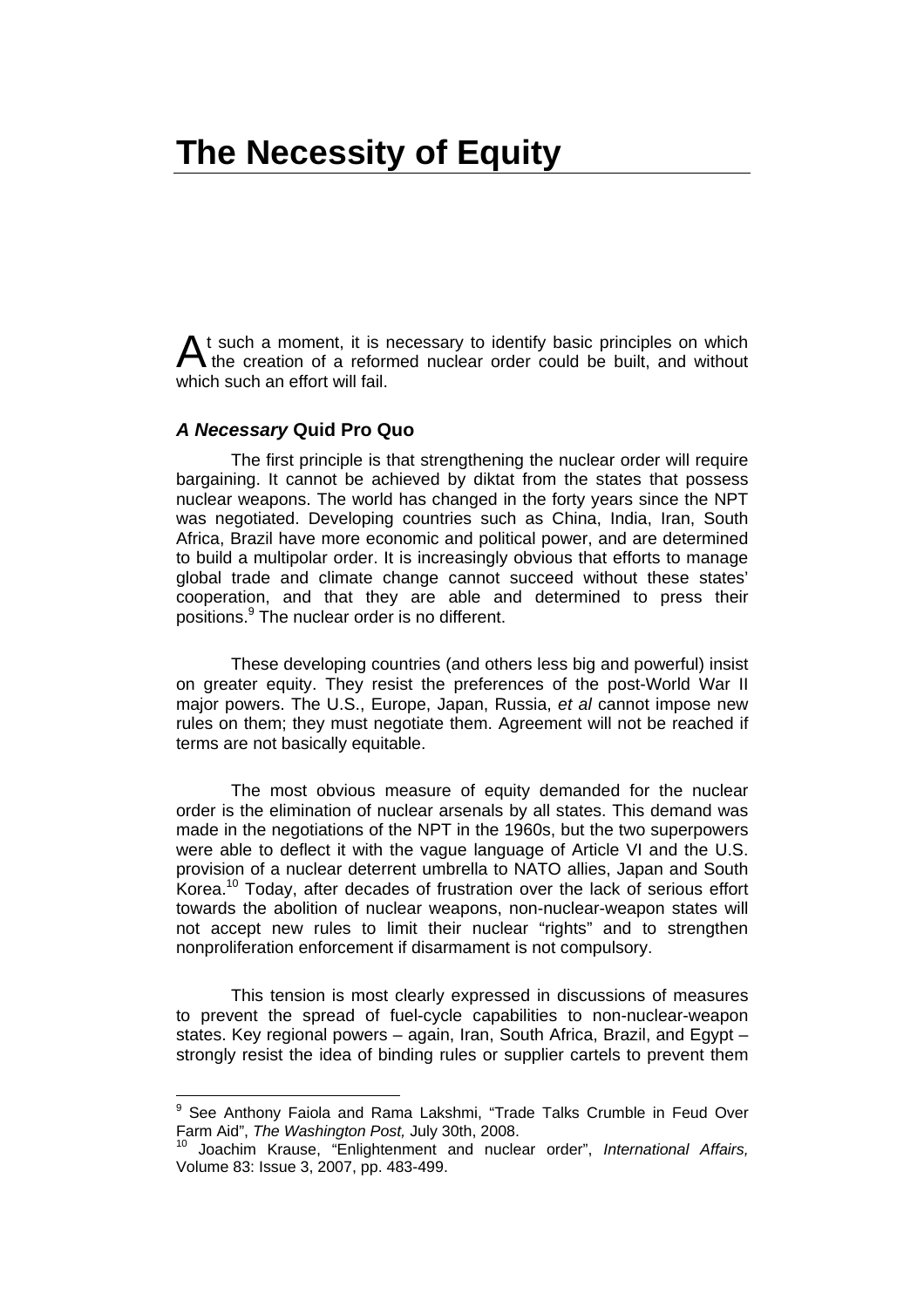from acquiring fuel-cycle capabilities.<sup>11</sup> Referring to what they perceive as being the original unkept bargain of nonproliferation for disarmament, these states say they will not accept another discriminatory approach to nuclear technology. Negotiations have not actually been conducted over this issue, but informal interactions indicate that the disarmament issue is tightly linked to new efforts to strengthen nonproliferation rules, safeguards and their enforcement. It is possible, perhaps even probable, that even if the nucleararmed states agreed to pursue disarmament more seriously, the nonnuclear-weapon states would still resist new limitations on their acquisition of nuclear technology. But if more progress towards nuclear disarmament is not sufficient to win acceptance of measures strengthening the nonproliferation regime, it is necessary to offer it in return for agreement on measures strengthening international inspections, enhancing technology control, and inhibiting withdrawal from the NPT. Nuclear-armed states may feel they will gain nothing from carrying out additional disarmament steps, but rather than using this as an excuse for not taking any steps, they should reach out to leaders of key non-nuclear-weapon states and offer to negotiate reciprocal incremental measures.

One way to approach this challenge could be the establishment of an equitable, universal norm or rule according to which all new fuel-cycle facilities in the world must be multinationally owned and/or managed, and that existing national facilities would either be shut down or transferred to multinational management within a given period, say, ten years. This would mean, for example, that new enrichment and reprocessing plants planned in the U.S. would need to be multinationalized. Europe already has such facilities with the Urenco and Eurodif models. Russia has a vaguely defined plan to make its Angarsk enrichment plant multinational, while Brazil and Argentina are now discussing how to make enrichment in Brazil a shared enterprise. Making multinationalization mandatory raises exceedingly complicated political, economic and legal issues, but the challenge should not be avoided without first having made serious efforts to overcome it.

Discussions about the fuel-cycle issue in the U.S. indicate that the nuclear and national security establishments generally do not yet fully comprehend the political realities within those developing countries whose agreement must be obtained. Former U.S. Secretary of Defense Harold Brown and former CIA Director John Deutch, both Democrats, wrote in a November 2007 op-ed in the *Wall Street Journal* that "there are several critical nonproliferation objectives that should be pursued, but they do not require any unattainable vision of a nuclear-weapons-free world to justify them". Among these objectives is the "urgent need to put into place new means of controlling the aspects of the fuel cycle – enrichment and fuel reprocessing  $-$  that present the greatest proliferation risk".<sup>12</sup> These eminent Americans along with French and Russian officials and experts act as if they were merely requesting an upgrade of the nuclear order software from

<sup>11</sup> Deepti Choubey, *Are New Nuclear Bargains Attainable?,* Carnegie Endowment for International Peace, Washington DC, 2008.

<sup>&</sup>lt;sup>12</sup> Harold Brown and John Deutch, "The Nuclear Disarmament Fantasy", *Wall Street Journal*, November 19, 2007.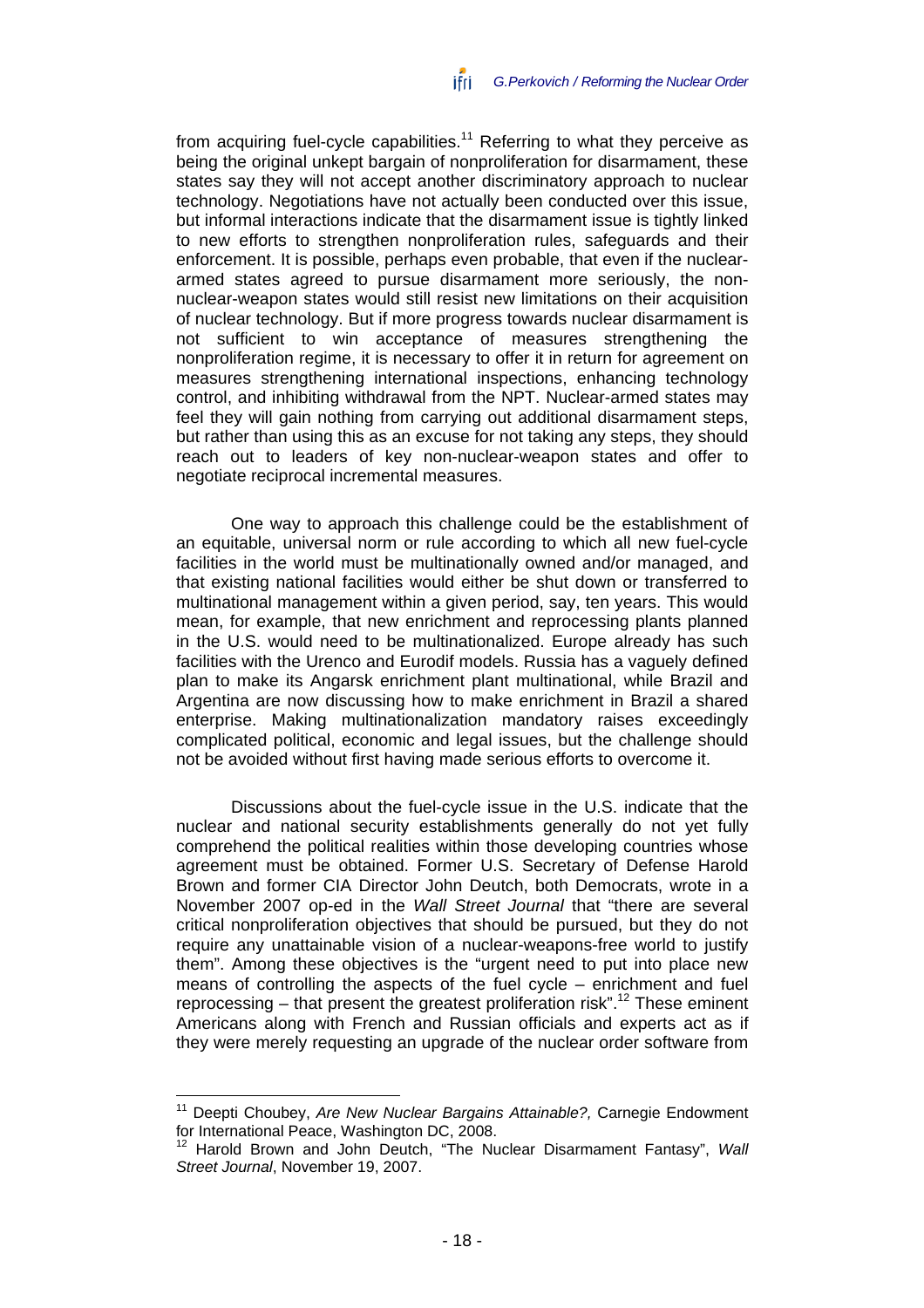1.0 to 2.0. They fail to appreciate that key developing countries feel that the original software did not work well for them and that they received comparatively poor, indeed unfair, service from the original vendors. Not having benefited as fully as they expected from the original bargain, these developing countries do not want to sign a new contract for the purported upgrade they are being offered. And with the diffusion of technology anticipated in coming years, resembling the diffusion of open-source codes in computer software, they believe they have alternatives. A vision of a nuclear-weapon-free world is not necessary to *justify* stronger controls on fuel-cycle technology, but it is absolutely necessary to *achieve* such controls.

#### *The Dialectic of Immediate Goals and Ultimate Objective*

Developing countries such as Brazil, South Africa, Iran, Egypt and perhaps Turkey as well as others to follow will say "no" to a new nuclear order that does not provide clearer guarantees of nuclear disarmament, at a minimum. This demand should not be rejected out of hand. At the same time, the elimination of all nuclear arsenals is not an end in itself. It is a means to global security. The political relations, security conditions, as well as verification and enforcement mechanisms that would be required to enable the abolition of nuclear weapons are all conducive to a more secure world. Thus, the goal of abolishing nuclear weapons can be a beneficial organizing principle of the national security policies of major states.

Nuclear disarmament and resolution of political-security conflicts would have to proceed together in a reciprocal, co-evolutionary process. Nuclear arms reductions, implementation of a Comprehensive Test Ban Treaty, and universal adoption of the Additional Protocol could, for example, improve political dynamics and confidence between nucleararmed and non-nuclear-weapon states. These and other paired steps that could be taken in the short term are discussed in the recent *Adelphi Paper*, "Abolishing Nuclear Weapons".<sup>13</sup> They can enhance security in their own right. Additionally they would build confidence that global leaders are actively seeking to create conditions for the eventual elimination of nuclear arsenals. This, in turn, would strengthen the norm against nuclear weapons, including within states whose cooperation is necessary to block or deter terrorist groups, on which efforts to prevent proliferation are based.

Of course, the U.S. and Russia must lead efforts to leverage progress on disarmament into progress in strengthening the nonproliferation regime. The other nuclear-armed states can help – particularly China, India, Pakistan and Israel, whose actions most affect regional proliferation dynamics – but Washington and Moscow control more than 95 percent of the world's nuclear weapons and can set either positive or negative examples in the doctrines, operational postures, and rhetoric they use to define the meaning and salience of these weapons.

<sup>13</sup> George Perkovich and James Acton, "Abolishing Nuclear Weapons", *Adelphi Paper* n° 396, IISS, London, 2008.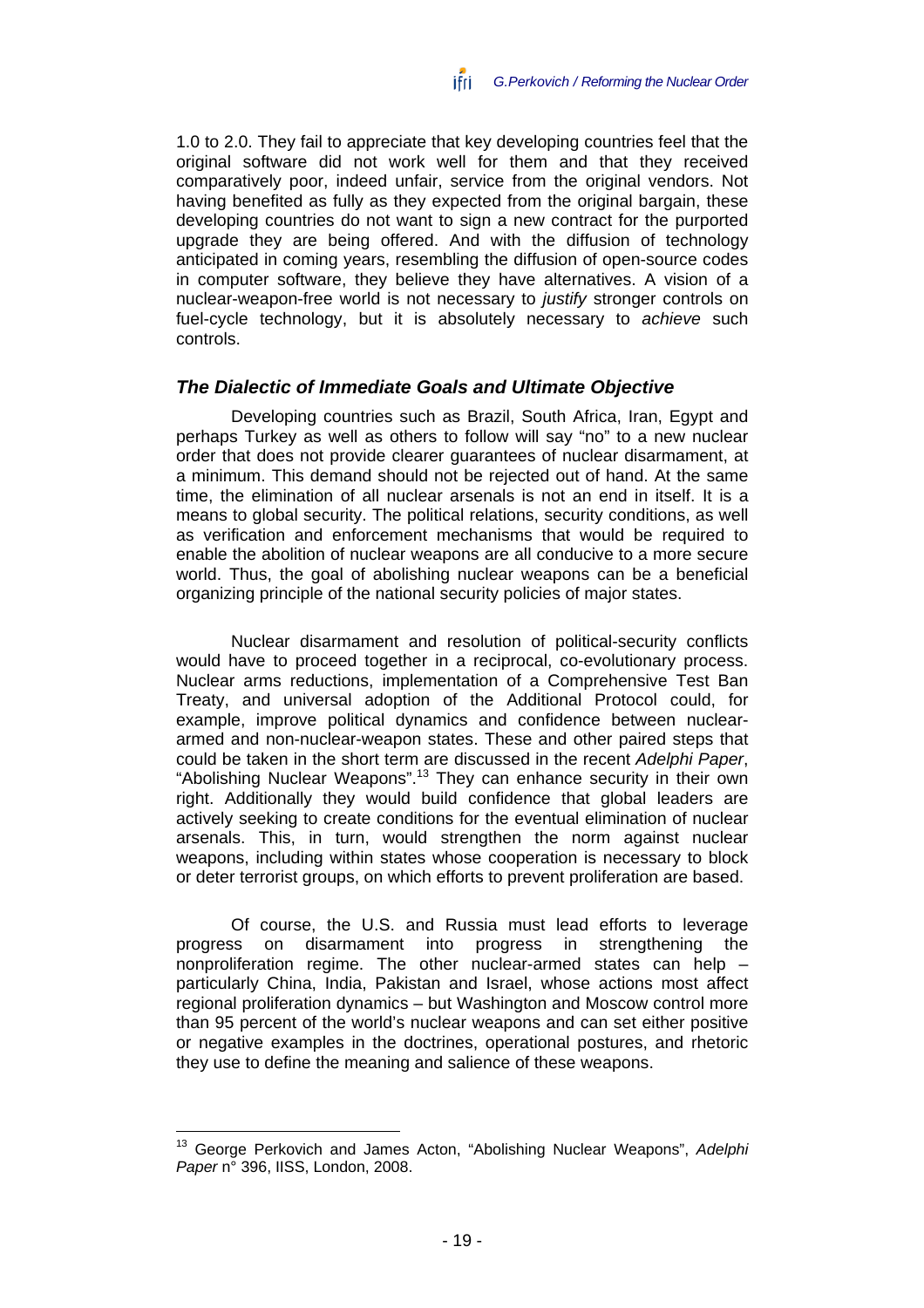Recent trends are negative. While leaders and populations in both countries recognize that there is no cause for them to clash militarily, Russians today militantly resist expressions of anti-Russian and pro-American ideologies and interests in former Soviet republics and satellites. It is as if any reminders of the collapse of the extended Soviet empire had to be stifled, and the reinvigorated power of Russia demonstrated. The Bush Administration and U.S. Congress have exacerbated this dynamic by disparaging the legitimacy of Russian sensibilities and practices and by creating facts on the ground whenever Russia did not have the power to prevent it. As foreign dependency on Russian oil and gas rose, and prices boosted Russian capabilities and leverage, Moscow reverted to steely power politics. The spat over U.S. plans to deploy limited ballistic missile defenses and related infrastructure in Poland and the Czech Republic has displayed all of these tendencies. So, too, have the relations between Georgia, the U.S. and Russia before and after the August 2008 military conflict. To be sure, neither country poses a threat that would in any way justify risking nuclear war between them, and both have way more nuclear capabilities than necessary to deter each other. Further verifiable nuclear arms reductions *should* be readily achievable. Agreeing on a legally binding follow-up to the START Treaty, which expires at the end of 2009, could be a means of demonstrating to each other and to the world the limits of their competition and the depth of their responsibility. Cooperating to renovate and strengthen the overall nuclear order, even while disagreeing vehemently in other areas, would serve both countries' national interests and improve their standing as global powers. At the time of this writing, though, it is unclear whether the two governments, or the successor to the Bush Administration, will be willing and able to follow this logic.

Sino-American relations are vital in shaping the nuclear order over the longer term. China is the pivot that connects the biggest players in the global nuclear order – the U.S. and Russia – and the newest – India and Pakistan. China's qualitative and quantitative build-up of nuclear forces relates directly to U.S. capabilities to negate China's second-strike deterrent capability, including command and control. U.S. plans and capabilities for ballistic missile defenses, conventionally-armed global strike missiles, and other means to potentially threaten Chinese nuclear forces factor heavily into Beijing's calculations of "how much is enough" in terms of missiles, warheads and fissile materials. The scale, scope and pace of Chinese nuclear weapon deployments will affect India's calculations of what nuclear forces it needs, including whether and when it would choose to agree to a ban on fissile material production and nuclear testing. India's policies in those areas will in turn affect Pakistan's. In the explicit nonproliferation domain, China's attitudes toward enforcement of international norms and rules in the UN Security Council, including via sanctions, are extremely important. Its traditional insistent emphasis on state sovereignty and non-intervention in internal affairs of others, and its reluctance to endorse sanctions as an international practice, make China a follower, not a leader, in renovating the nuclear order.

Because U.S. nuclear weapons and overall strategic capabilities dwarf China's, Washington must take the initiative if a dialogue is to result in a shared understanding of whether and how strategic stability can be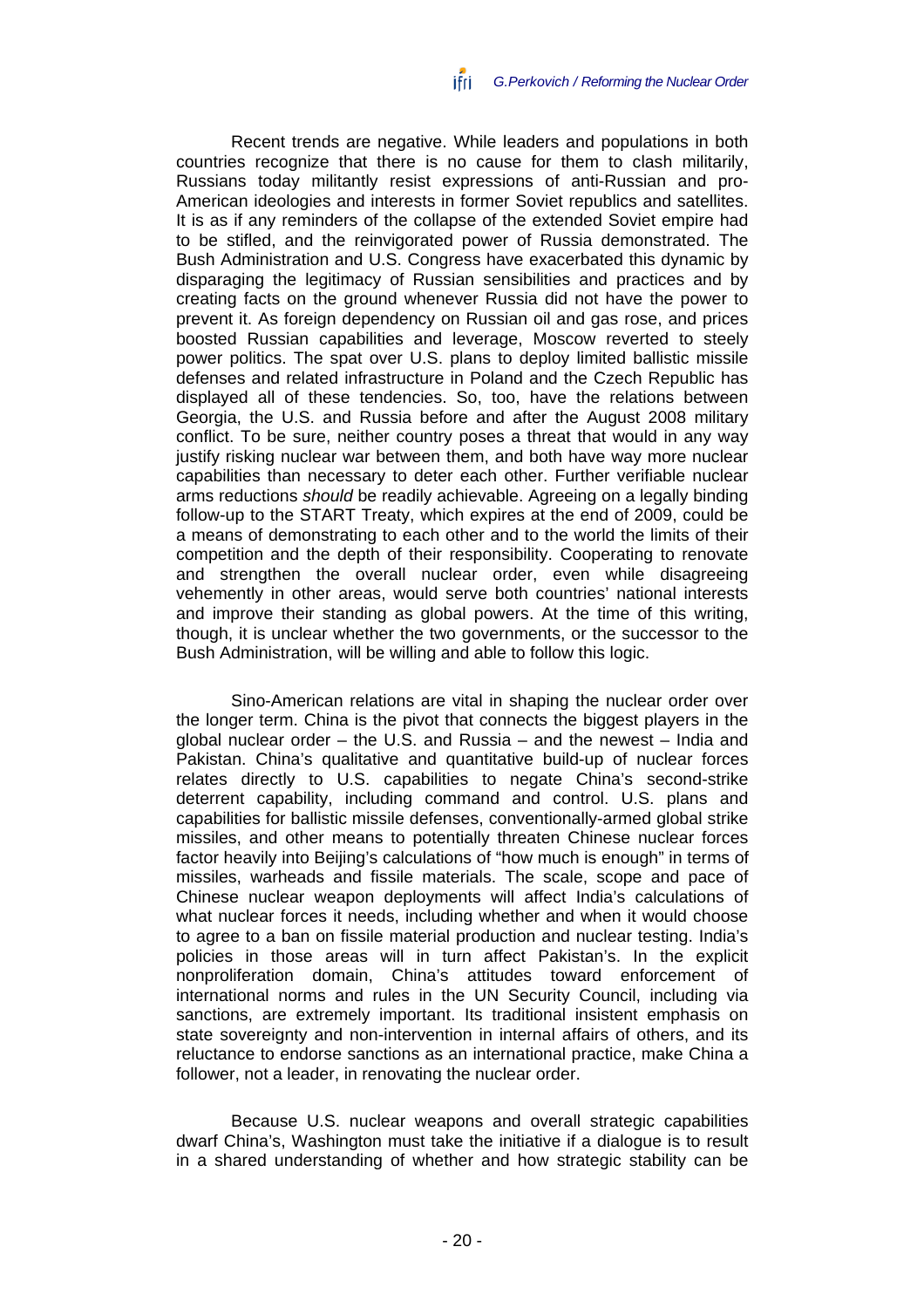achieved between the two – and necessarily Russia. A renovated nuclear order along the lines sketched in this paper cannot be created if China does not cooperate. And China will find it exceedingly difficult to cooperate if the U.S. do not accept a mutual deterrence relationship with China – that is, the U.S. must eschew capabilities and plans to negate China's capability to retaliate to a U.S. first strike. Without such an understanding, China will not join a fissile material production cut off, will not ratify a Comprehensive Test Ban Treaty, and will not join in the nuclear arms reduction process. Without those steps, the prospects of strengthening the overall nonproliferation regime are dim, as discussed above. It is not clear how the new U.S. administration will perceive those issues and pursue strategic relations with China. Given the more immediate near-crisis challenges at home and in Iraq, Afghanistan, Pakistan and the Middle East, and the drama of the confrontation with Russia, it is doubtful that shaping U.S.-Chinese strategic force policies will be a priority of the highest level leadership in Washington.

In South Asia, culmination of India's and Pakistan's positive backchannel diplomacy over Kashmir could expedite the conclusion of an agreement to eliminate short-range ballistic missiles that both countries recognize are unnecessary and not conducive to crisis stability. Alternatively, this logic could be reversed, with an agreement on missiles improving the political environment for creating and announcing a formula for ending conflict over Kashmir. Such progress alone will not end nuclear build ups in South Asia, as India's concerns also center on China, as noted above.

As the foregoing discussion suggests, the goal of nuclear disarmament does not make the project feasible or inevitable. A serious effort must be made to identify and explore the challenges to the complete abolition of nuclear weapons and to discuss, for a start, what states can begin doing today to circumvent them.

The U.S., Russia and China play a pivotal role here. Washington and Moscow control by far the largest arsenals, while Beijing is improving and expanding its nuclear weapon capabilities with no communication of its possible end points. Together, these three states affect most importantly regional security and proliferation dynamics in Northeast Asia, South Asia and, to a smaller extent, in the Middle East. As veto-wielding members of the Security Council, the U.S., Russia and China also determine whether confidence can be built in the enforcement of nonproliferation and disarmament commitments. If these three states do not cooperate in stabilizing their own strategic relations and giving impetus to the necessary reform of the nuclear order, the existing order will continue to fracture and prospects of security from nuclear danger will wane. It is therefore incumbent on these states to give this larger purpose, greater attention and for the rest of the world to demand more of them collectively.